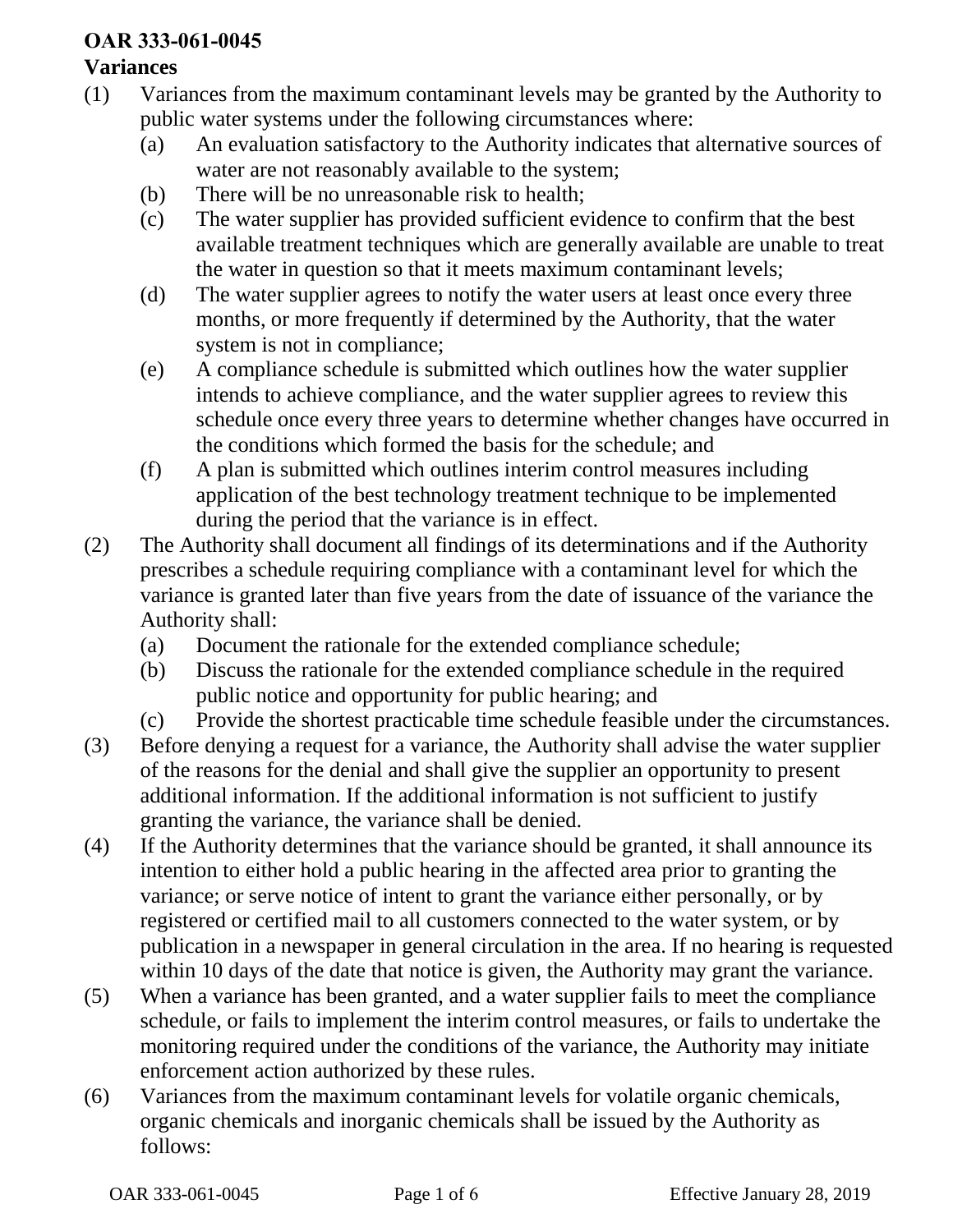- (a) The Authority shall require Community water systems and Non-Transient Non-Community water systems to install or use any treatment method identified in OAR 333-061-0050(4)(b)(B), (E) and (F) as a condition for granting a variance except as provided in subsection (6)(b) of this rule. If, after the system's installation of the treatment method, the system cannot meet the MCL, that system shall be eligible for a variance.
- (b) If a system can demonstrate through comprehensive engineering assessments, which may include pilot plant studies, that the treatment methods identified in OAR 333-061-0050(4)(b)(B), (E) and (F) would only achieve an insignificant reduction in contaminants, the Authority may issue a schedule of compliance that requires the system being granted the variance to examine other treatment methods as a condition of obtaining the variance.
- (c) If the Authority determines that a treatment method identified in subsection (6)(b) of this rule is technically feasible, the Authority may require the system to install or use that treatment method in connection with a compliance schedule. The Authority's determination shall be based upon studies by the system and other relevant information.
- (d) The Authority may require a public water system to use bottled water, point-ofuse devices, point-of-entry devices or other means as a condition of granting a variance to avoid an unreasonable risk to health.
- (7) The variances from the maximum contaminant level for fluoride shall be granted by the Authority as follows:
	- (a) The Authority shall require a Community water system to install or use any treatment method identified in OAR 333-061-0050(4)(b)(C) as a condition for granting a variance unless the Authority determines that such treatment method is not available and effective for fluoride control for the system. A treatment method shall not be considered to be "available and effective" for an individual system if the treatment method would not be technically appropriate and technically feasible for that system. If, upon application by a system for a variance, the Authority determines that none of the treatment methods identified in OAR 333-061-0050(4)(b)(C) are available and effective for the system, that system shall be entitled to a variance. The Authority's determination as to the availability and effectiveness of such treatment methods shall be based upon studies by the system and other relevant information. If a system submits information to demonstrate that a treatment method is not available and effective for fluoride control for that system, the Authority shall make a finding whether this information supports a decision that such treatment method is not available and effective for that system before requiring installation or use of such treatment method.
	- (b) The Authority shall issue a schedule of compliance that may require the system being granted the variance to examine the following treatment methods to determine the probability that any of the following methods will significantly reduce the level of fluoride for that system, and if such probability exists, to determine whether any of these methods are technically feasible and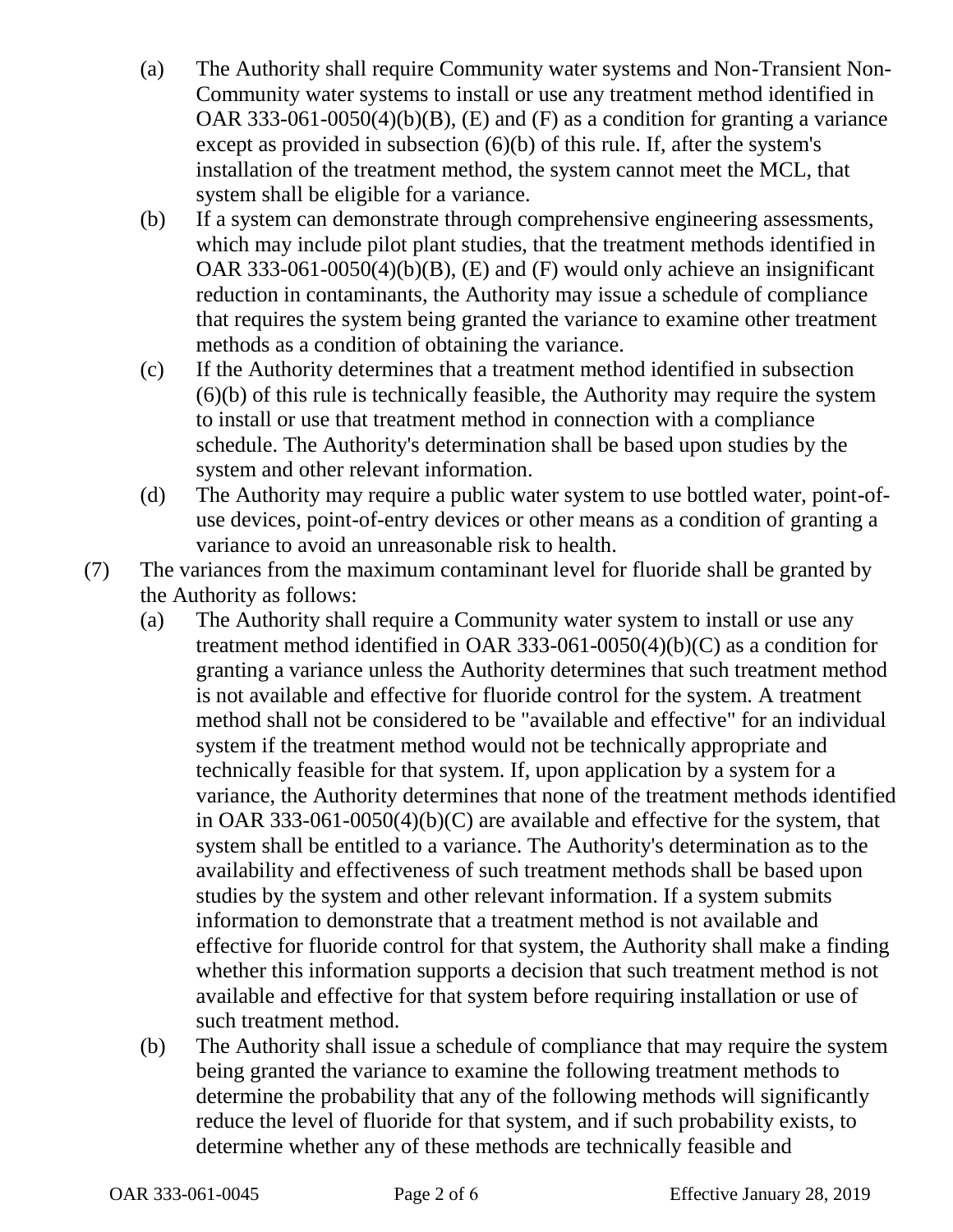economically reasonable, and that the fluoride reductions obtained will be commensurate with the costs incurred with the installation and use of such treatment methods for that system: Modification of lime softening; Alum coagulation; Electrodialysis; Anion exchange resins; Well field management; Alternate source; or Regionalization.

- (c) If the Authority determines that a treatment method identified in subsection (6)(b) of this rule or any other treatment method is technically feasible, economically reasonable, and will achieve fluoride reductions commensurate with the costs incurred with the installation or use of such treatment method for the system, the Authority shall require the system to install or use that treatment method in connection with a compliance schedule. The Authority's determination shall be based upon studies by the system and other relevant information.
- (8) Public water systems that use bottled water as a condition for receiving a variance must meet the following requirements.
	- (a) The public water system must develop and put in place a monitoring program approved by the Authority that provides reasonable assurances that the bottled water meets all MCLs. The public water system must monitor a representative sample of the bottled water for all applicable contaminants under OAR 333- 061-0036 the first quarter that it supplies the bottled water to the public, and annually thereafter. Results of the monitoring program shall be provided to the Authority annually.
	- (b) As an alternative to subsection  $(7)(a)$  of this rule, the public water system must receive a certification from the bottled water company that the bottled water supplied has been taken from an "approved source" as defined in 21 CFR 129.3(a); the bottled water company has conducted monitoring in accordance with 21 CFR  $129.80(g)(1)$  through (3); and the bottled water does not exceed any MCLs or quality limits as set out in 21 CFR 103.35, 110, and 129. The public water system shall provide the certification to the Authority the first quarter after it supplies bottled water and annually thereafter.
	- (c) The public water system is fully responsible for the provision of sufficient quantities of bottled water to every person supplied by the public water system, via door-to-door bottled water delivery.
- (9) Public water systems that use point-of-use devices as a condition for obtaining a variance must meet the following requirements:
	- (a) It is the responsibility of the public water system to operate and maintain the point-of-use treatment system.
	- (b) The public water system must develop a monitoring plan and obtain Authority approval for the plan before point-of-use devices are installed for compliance. This monitoring plan must provide health protection equivalent to a monitoring plan for central water treatment.
	- (c) Effective technology must be properly applied under a plan approved by the Authority and the microbiological safety of the water must be maintained.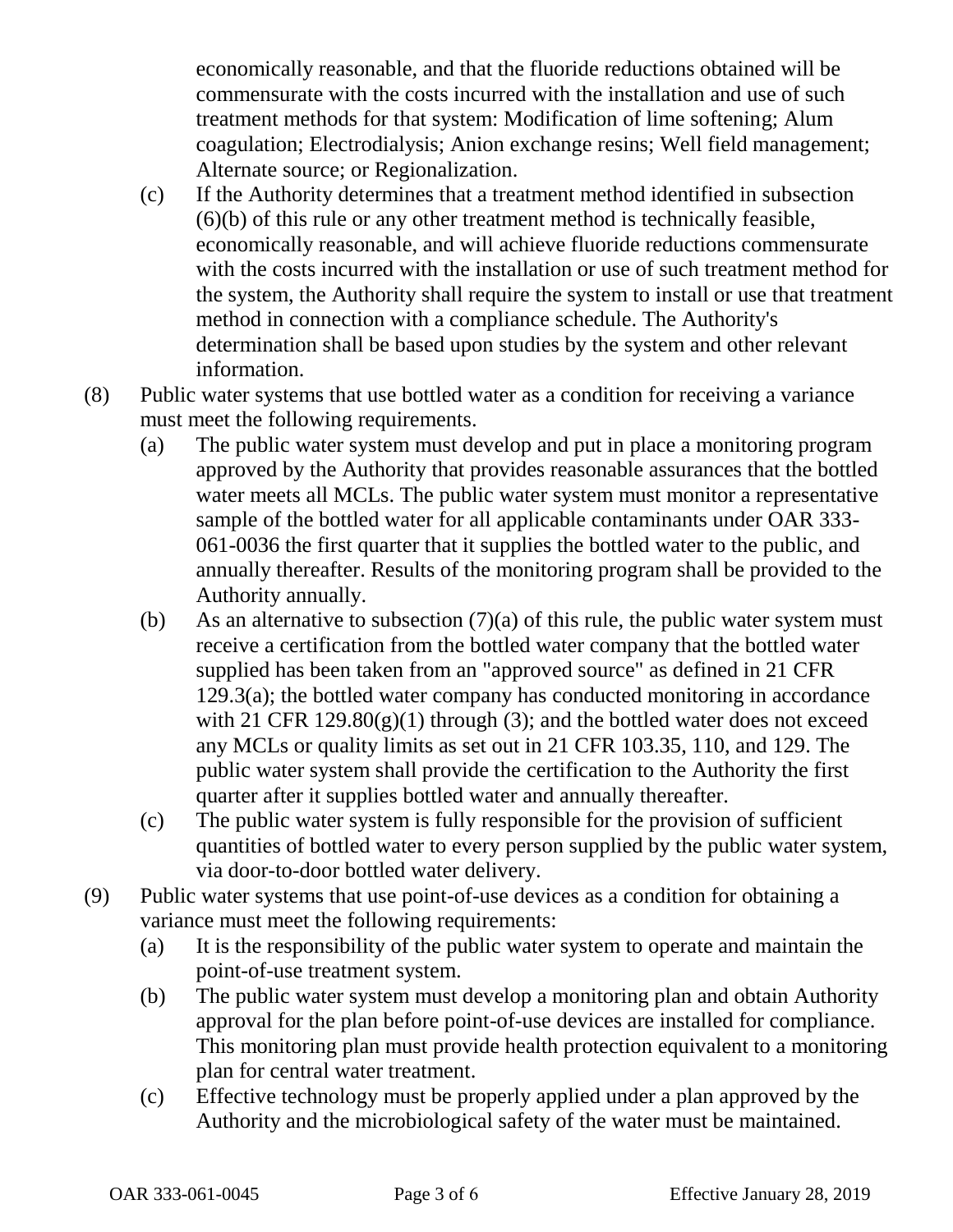- (d) The water system must submit adequate certification of performance, field testing and, if not included in the certification process, a rigorous engineering design review to the Authority for approval prior to installation.
- (e) The design and application of the point-of-use devices must consider the tendency for increase in heterotrophic bacteria concentrations in water treated with activated carbon. It may be necessary to use frequent backwashing, postcontractor disinfection, and Heterotrophic Plate Count monitoring to ensure that the microbiological safety of the water is not compromised.
- (f) All consumers shall be protected. Every building connected to the system must have a point-of-use device installed, maintained, and adequately monitored. The Authority must be assured that every building is subject to treatment and monitoring, and that the rights and responsibilities of the public water system customer convey with title upon sale of property.
- (10) Public water systems shall not use bottled water to achieve compliance with an MCL. Bottled water or point-of-use devices may be used on a temporary basis to avoid an unreasonable risk to health.
- (11) The Authority will not grant a variance or exemption to the requirements of OAR 333- 061-0030(3), OAR 333-061-0030(4) or OAR 333-061-0034. Variances to OAR 333- 061-0032 will only be granted as provided by section (12) of this rule. The Authority will not grant any variances to the requirements of OAR 333-061-0036 pertaining to the treatment of surface water and groundwater under the direct influence of surface water. No permits will be granted for OAR 333-061-0030(4), OAR 333-061- 0032(3)(c) or OAR 333-061-0032(5)(b).
- (12) The Authority may grant variances from the standards specified in OAR 333-061-  $0032(3)$ (e) through (g) requiring the use of a specified water treatment technique if the Authority determines that the use of a specified water treatment technique is not necessary to protect public health based on the nature of the raw water source for a public water system. A variance granted under this section shall be conditioned on such monitoring and other requirements as the Administrator of the U.S. Environmental Protection Agency or the Director of the Oregon Health Authority may

prescribe. Stat. Auth.: ORS 448.131 Stats. Implemented: ORS 448.135

## **333-061-0046**

## **Permits**

- (1) Permits may be issued by the Authority under the following circumstances:
	- (a) The water system is existing and in operation on the date the MCL or treatment technique requirement became effective; and
	- (b) The water supplier is unable to comply with the maximum contaminant levels or a treatment requirement due to economic or other compelling factors and;
	- (c) The water system has not been granted a variance.
- (2) Permits may be issued only when the following conditions are met: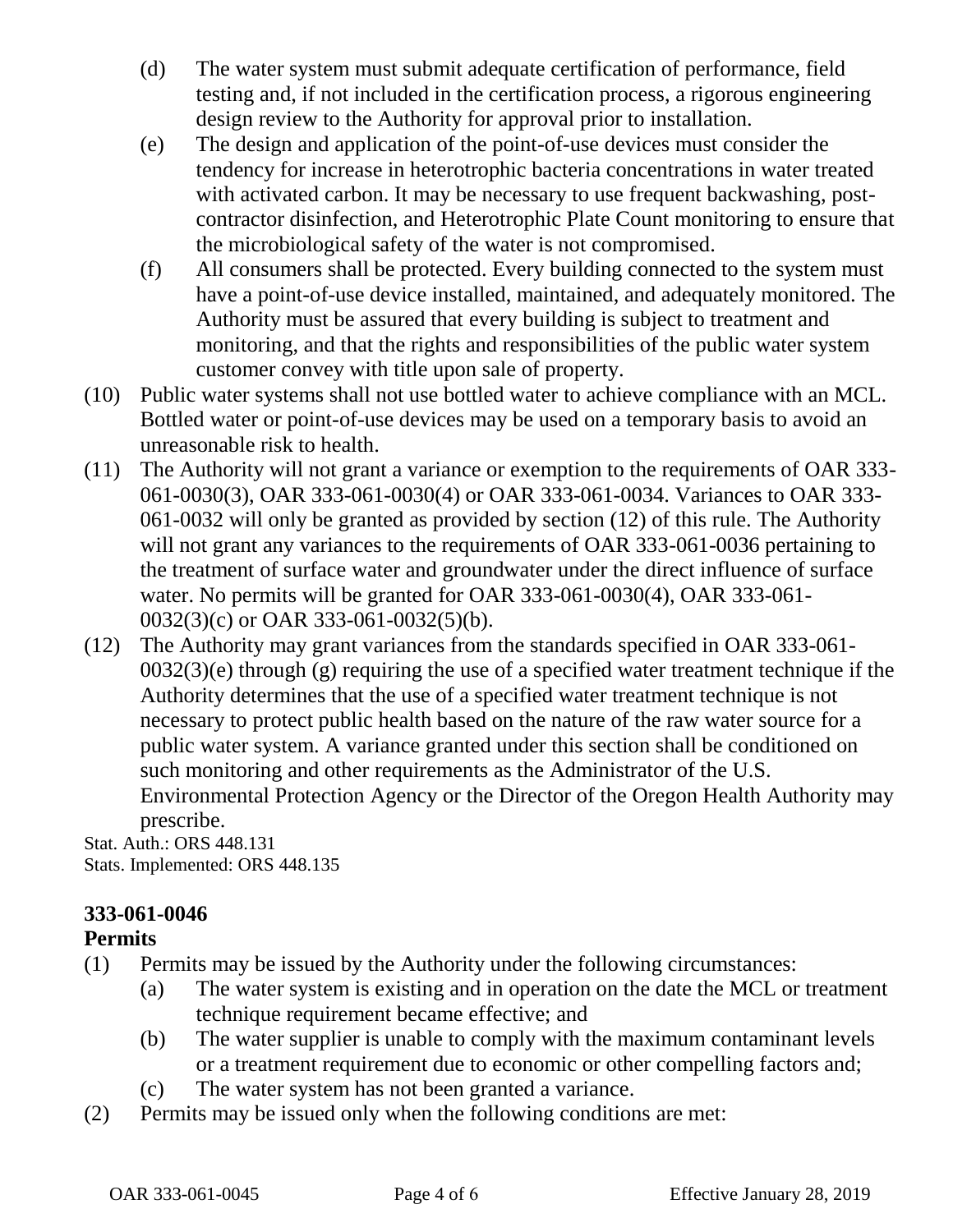- (a) The system is unable to implement measures to develop an alternative source of water supply; and
- (b) The system cannot reasonably make management or restructuring changes that will result in compliance or improve the quality of the drinking water; and
- (c) The system cannot meet the standard without capital improvements which cannot be completed prior to the effective date of the standard; and
- (d) In the case of a system which needs financial assistance for the necessary improvement, the system has entered into an agreement to obtain such financial assistance through Federal and State funding programs available to the water system; and
- (e) If applicable, the system has entered into an enforceable agreement to become a part of a regional public water system, and the system is taking all practicable steps to meet the standard; and
- (f) There will be no unreasonable risk to health; and
- (g) The water supplier agrees to notify the water users at least once every three months that the water system is out of compliance; and
- (h) The water supplier agrees to a compliance schedule prescribed by the Authority which includes interim measures to eliminate the risks to health and which sets a specific time limit for the water supplier to install the water treatment facilities or comply with the maximum contaminant levels. The compliance schedule shall not exceed 3 years from date of issuance. Bottled water, point-ofuse devices or point-of-entry devices may be used as interim health protection measures as prescribed in OAR 333-061-0045(8) and (9) and 333-061- 0050(4)(d), except that point-of-entry devices are not allowed as a condition for issuing a permit for corrosion control treatment requirements for lead and copper. Point-of-entry devices may be used as a condition for issuing a permit for source water treatment.
- (3) The procedures for processing requests for permits shall be the same as indicated for variances in OAR 333-061-0045(3) and (4).
- (4) After a permit has been issued, the water supplier shall be subject to the same requirements as those indicated for variances in OAR 333-061-0045(5).
- (5) The Authority is not permitted to issue any permits for alternate requirements other than those required by OAR 333-061-0030(3) and (4), as well as the requirements of 333-061-0032, 333-061-0034 and 333-061-0036.
- (6) The Authority shall document all findings of determinations and consider the following:
	- (a) Before finding that management and restructuring changes cannot be made, the Authority shall consider the following measures, and the availability of State Revolving Loan Fund assistance, or any other Federal or State program, that is reasonably likely to be available within the period of the permit to implement these measures:
		- (A) Consideration of the rate increases, accounting changes, the appointment of a State-certified operator under the State's Operator Certification